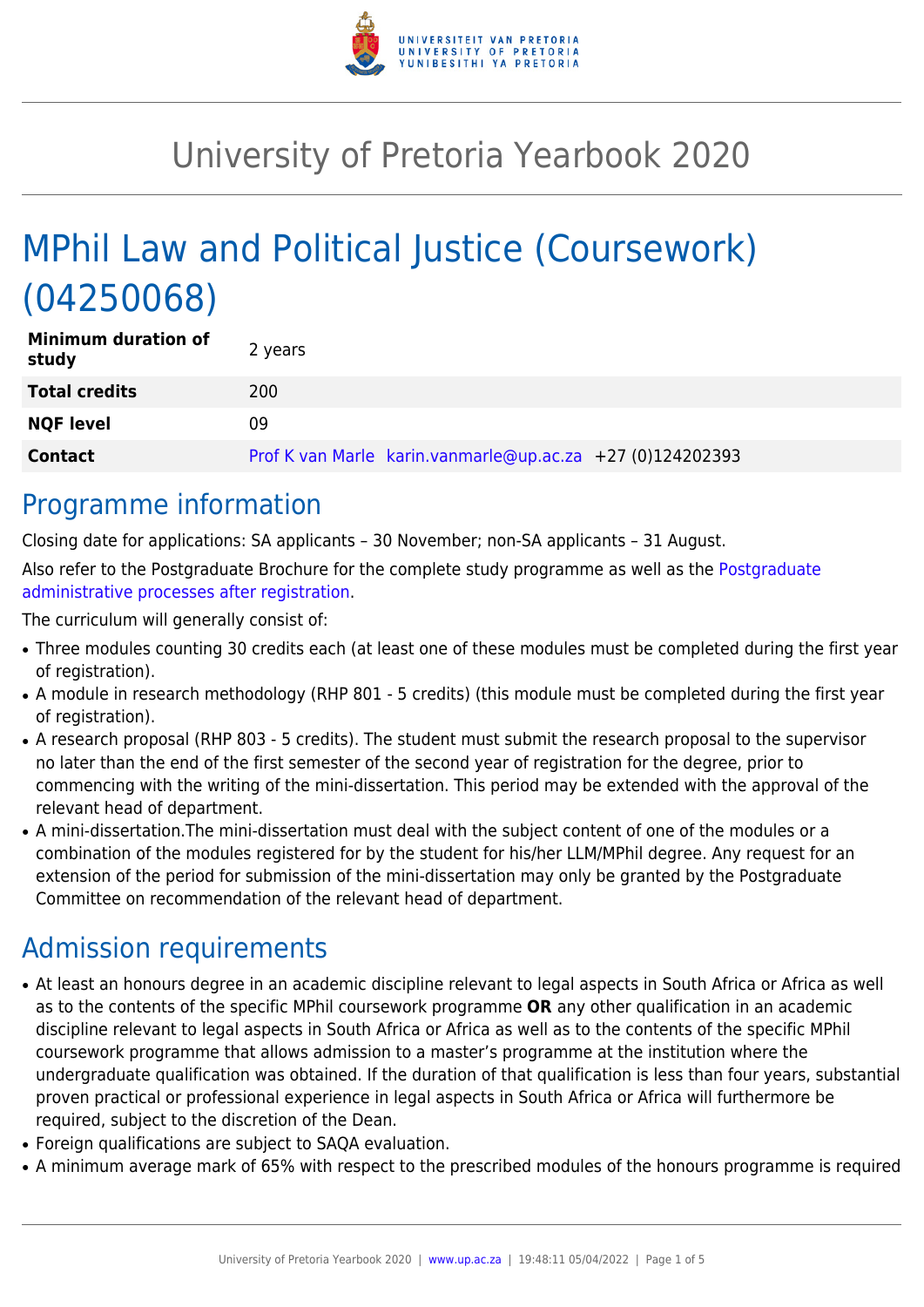

for admission to the MPhil coursework programmes.

• An acceptable level of proficiency in English is required.

## Other programme-specific information

#### **Mini-dissertation**

- The mini-dissertation must comprise 13 000 15 000 words including footnotes but excluding the list of contents and the bibliography.
- The examination copies of the mini-dissertation, to send out to the external examiners, must be submitted to Student Administration not later than the end of October for the Autumn Graduation Ceremony, end of April for the Spring Graduation Ceremony. A final electronic version must be submitted to Student Administration on or before 15 February for the Autumn Graduation Ceremony, 15 July for the Spring Graduation Ceremony after the evaluation of the examination copies of the mini-dissertation to comply with degree requirements.

## Examinations and pass requirements

In the event of having failed all modules during a particular year of study, a student will only be allowed to continue with his/her studies with the consent of the Postgraduate Committee.

Although no supplementary examination will be granted with regard to LLM and MPhil modules, the General Regulations and rules apply with regard to special and ancillary examinations.

### Research information

The relevant head of department must recommend a supervisor and title for a mini-dissertation and these must be approved by the Postgraduate Committee. The mini-dissertation must be assessed and finalised as set out in the Faculty Board-approved LLM/MPhil Policy Document of the Faculty.

Mini-dissertations, where required, must be submitted in the format determined by the supervisor and approved by the Postgraduate Committee. The supervisor may likewise, subject to the approval of the Postgraduate Committee, also determine the research topic and the scope of the proposed research. (Refer to the [Faculty of](http://www.up.ac.za/media/shared/10/ZP_Files/faculty-regulations-for-the-mini-dissertation.zp124872.pdf) [Law regulations regarding mini-dissertations](http://www.up.ac.za/media/shared/10/ZP_Files/faculty-regulations-for-the-mini-dissertation.zp124872.pdf) and also [Postgraduate administrative processes brochure for the](http://www.up.ac.za/media/shared/10/ZP_Files/post-graduate-administrative-processes-brochures-for-the-faculty-web.zp124870.pdf) [Faculty](http://www.up.ac.za/media/shared/10/ZP_Files/post-graduate-administrative-processes-brochures-for-the-faculty-web.zp124870.pdf))

### Pass with distinction

For the degree to be awarded with distinction a student must obtain an average of at least 75% for all the coursework modules, as well as a minimum of 75% for the mini-dissertation. The modules must have been written for the first time.

## General information

#### **Period of registration**

The duration of the programme will in general be four semesters (2 years) but may be completed within two semesters (1 year) where possible, subject to fulfilment of all the requirements for the degree and payment of the full amount prescribed for the MPhil degree. Programmes may also be structured to allow for one year of study only. The one- or two-year period may only be extended by the Postgraduate Committee on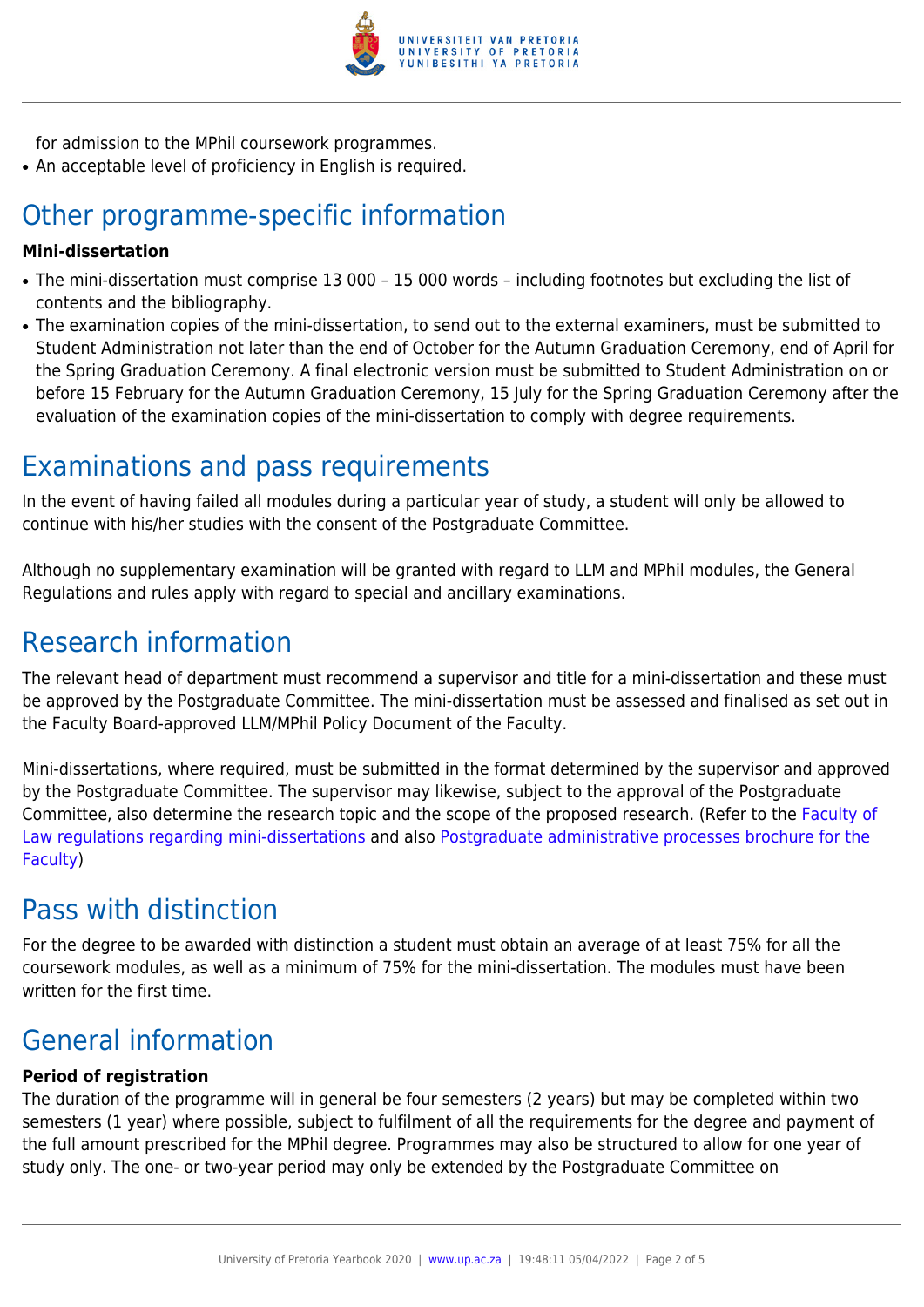

recommendation of the relevant head of department based on good reason shown and if it is clear that the student will be able to complete the programme in a further year of study.

#### **Language of tuition**

The official language of tuition is English. However, should circumstances allow it, a master's module may be presented in Afrikaans. The Dean, in consultation with the relevant head of department, determines the language of tuition.

#### **Limiting of modules on offer in a particular academic year and availability to foreign students**

The Dean may on recommendation of the relevant head of department limit the number of students to be allowed to register for any MPhil programme or module. Where such limitation applies, prospective students must be informed about the limitation when they apply. Where the Dean allows such a limitation, the relevant head of department must, in consultation with the relevant programme coordinator, select students who otherwise comply with the admission requirements for an MPhil coursework degree, according to the following selection guidelines:

- 1. General academic performance in the undergraduate degree; specific academic performance in undergraduate degree module(s) directly related to the particular MPhil; and academic performance in independent research essays or similar components.
- 2. Any academic qualifications other than the prescribed undergraduate degree.
- 3. Relevant practical experience and training.
- 4. Diversity.
- 5. Whether the relevant MPhil is the applicant's first choice.
- 6. Where an admission examination is prescribed, the results of such examination may be considered in addition to the above criteria.
- 7. Date on which a complete application was received (only complete applications will be considered incomplete applications will be set aside and will not be considered until a complete application is received).

Where applicants satisfy the criteria set out above, applicants will in general be accepted on a date-of-receipt order of preference.

#### **Re-registration for modules**

A student may not register more than twice for the same module. In order to pass a module the student must obtain a final mark of 50%.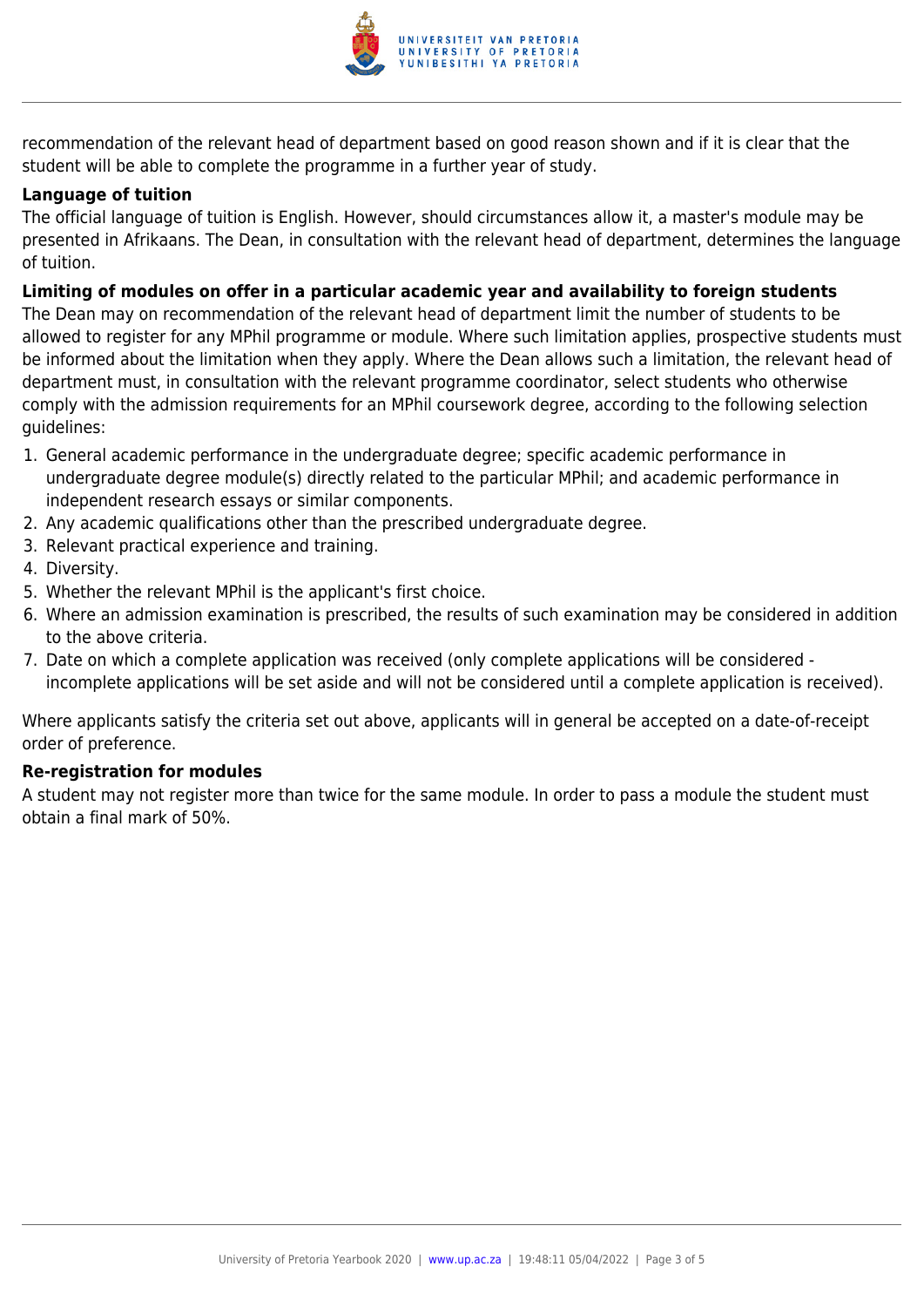

## Curriculum: Year 1

#### **Minimum credits: 100**

### **Core modules**

[History and philosophy of human rights 801](https://www.up.ac.za/yearbooks/2020/modules/view/HPH 801) (HPH 801) - Credits: 30.00 [Global perspectives on law, justice and development 802](https://www.up.ac.za/yearbooks/2020/modules/view/LRD 802) (LRD 802) - Credits: 30.00 [Post-apartheid jurisprudence 801](https://www.up.ac.za/yearbooks/2020/modules/view/PAJ 801) (PAJ 801) - Credits: 30.00 [Research methodology 801](https://www.up.ac.za/yearbooks/2020/modules/view/RHP 801) (RHP 801) - Credits: 5.00